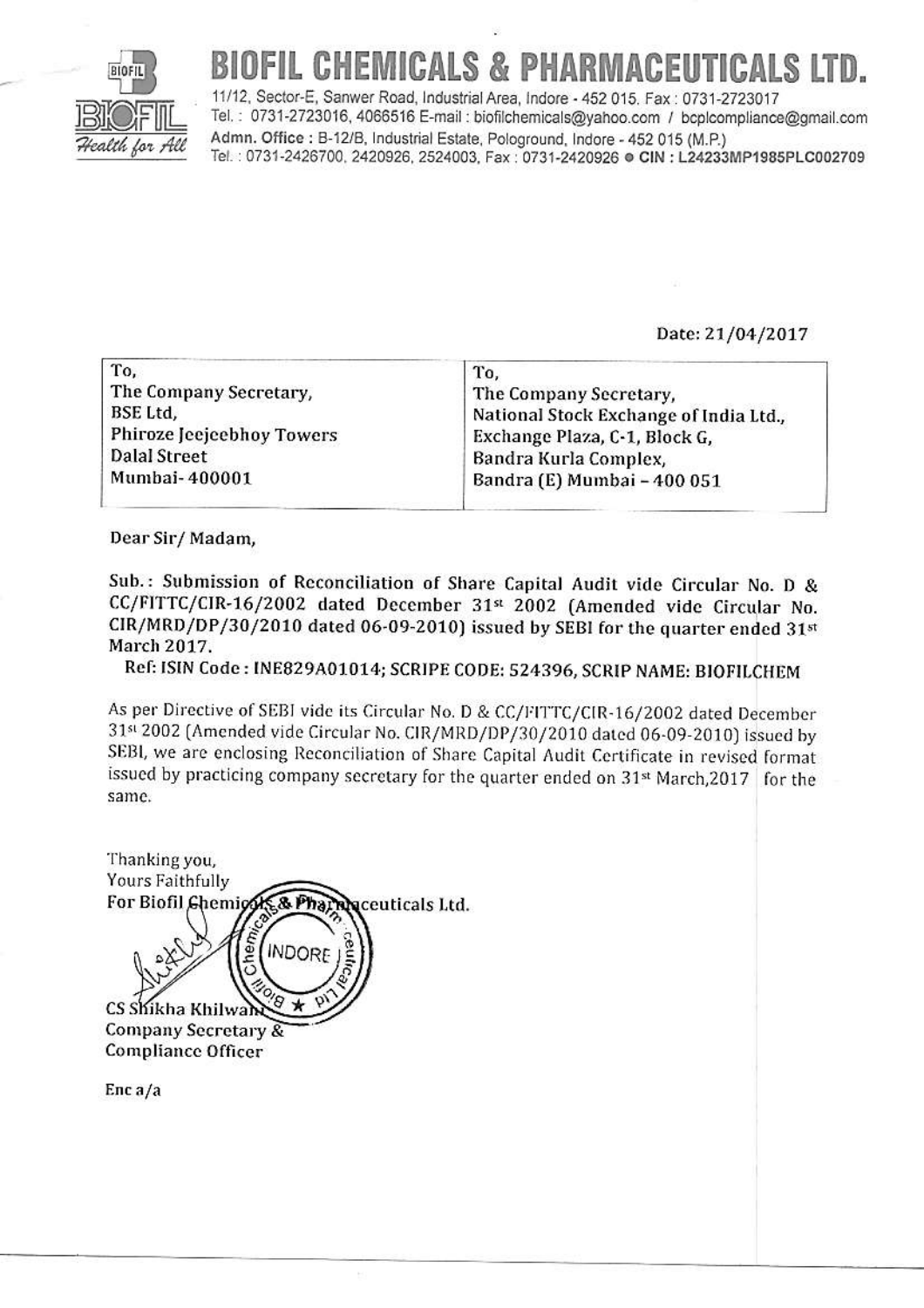

306, Sterling Arcade, 3rd Floor, 15/3, Race Course Road, Opp. IDA Building, Indore-452 003 (M.P.) Ph.: (0731) 4266708, E-mail: Injoshics@gmail.com

To. The Board of Directors M/s Biofil Chemicals & Pharmaceuticals Ltd. 11/12, Sector "E" Sanwer Road, Industrial Area, Indore-452015.

## **CERTIFICATE OF RECONCILIATION OF SHARE CAPITAL AUDIT**

We have examined all relevant Books, Registers, Forms, Documents and papers maintained by M/s. BIOFIL CHEMICALS & PHARMACEUTICALS LIMITED (hereinafter referred to as 'the Company') and its Registrar & Share Transfer Agent M/s.Ankit Consultancy Private Limited having office at 60, Electronic Complex, Pardeshipura, Indore-452010 M.P. for the purpose of issuing Reconciliation of Share Capital Audit Certificate, in accordance with Circular No. D & CC/FITTC/CIR-16/2002 dated December 31st 2002 (Amended vide Circular No. CIR/MRD/DP/30/2010 dated 06-09-2010) issued by the Securities and Exchange Board of India for the quarter ended 31st March, 2017.

In our opinion and to the best of our knowledge and according to the information and explanations given to us and based on such verification as considered necessary, we hereby certify that:

| 1. | For Quarter Ended                                                     | 31 <sup>st</sup> March, 2017                                                                               |  |
|----|-----------------------------------------------------------------------|------------------------------------------------------------------------------------------------------------|--|
| 2. | <b>ISIN</b><br>Script Code                                            | INE829A01014                                                                                               |  |
|    | <b>BSE</b><br><b>NSE</b>                                              | 524396<br><b>BIOFILCHEM</b> (Suspended)                                                                    |  |
| 3. | Face Value                                                            | Rs. 10/- each                                                                                              |  |
| 4. | Name of the Company                                                   | BIOFIL CHEMICALS & PHARMACEUTICALS LTD.                                                                    |  |
| 5. | Registered Office                                                     | 11/12, Sector "E" Sanwer Road, Industrial Area,<br>Indore-452004                                           |  |
| 6. | Correspondence Address                                                | 11/12, Sector "E" Sanwer Road, Industrial Area,<br>Indore-452004                                           |  |
| 7. | Telephone & Fax No.                                                   | Tele: 0731-2422453, 2723017                                                                                |  |
| 8. | Email Address                                                         | bcplcompliance@gmail.com                                                                                   |  |
| 9. | Name of Stock Exchanges where the<br>Company's securities are listed: | The<br>National<br>Stock<br>Exchange<br>Ltd,<br>Mumbai<br>(Suspended)<br>The Bombay Stock Exchange, Mumbai |  |



BIOFIL CHEMICALS & PHARMACEUTICALS LTD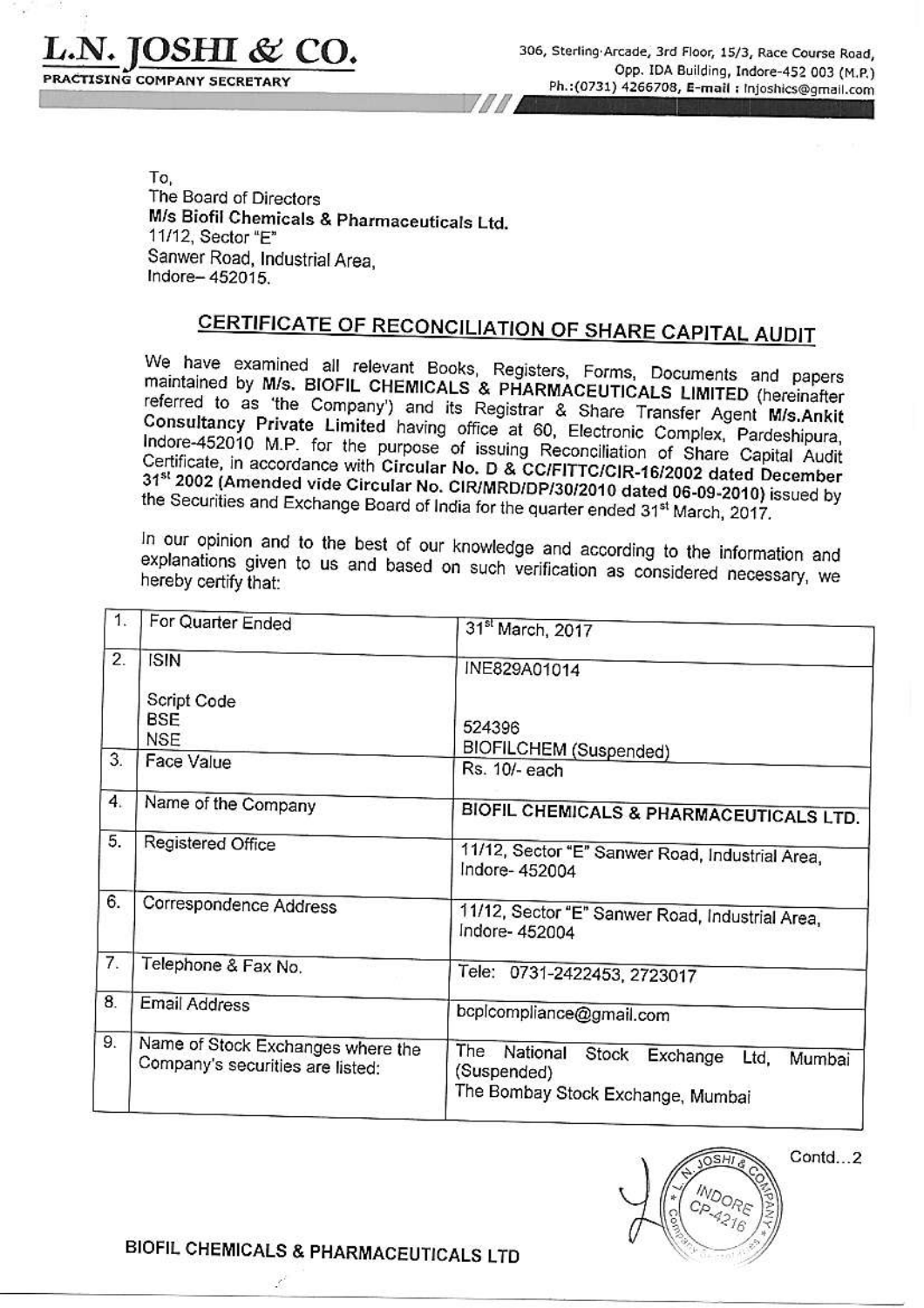| 10 | Issued Capital (in Rs.)*                                                                                                                                                      | Number of Shares     | % of Total Issued Capital |
|----|-------------------------------------------------------------------------------------------------------------------------------------------------------------------------------|----------------------|---------------------------|
|    | Rs. 162738000/*                                                                                                                                                               | 16273800             | 100                       |
| 11 | Listed Capital (Exchange wise)<br>(As per Company's record)                                                                                                                   |                      |                           |
|    | The National Stock Exchange, Mumbai<br>The Mumbai Stock Exchange, Mumbai                                                                                                      | 10561300<br>10561300 | 64.89%<br>64.89%          |
| 12 | Held in dematerialized form in CDSL<br>*Issued in demate mode but corporate<br>listing<br>action is pending due to<br>still<br>not<br>hence<br>confirmation<br>dematerialized | 6413334<br>3450000   | 39.41%<br>21.20%          |
| 13 | Held in dematerialized form in NSDL                                                                                                                                           | 2748356              | 16.89%                    |
| 14 | Physical                                                                                                                                                                      | 3662110              | 22.50%                    |
|    | 15 Total No. of Shares (12+13+14)                                                                                                                                             | 16273800             | 100%                      |

\*Notes:

a) Issued capital includes reissue of 5712500 forfeited Equity shares.

b) 34,50,000 forfeited equity shares were reissued in demate mode (CDSL) but corporate action and trading confirmation is still pending therefore shares have not been dematerialized till date of this certificate, hence same has been mentioned separately. Further As informed by the management application for listing of aforesaid shares is pending with stock Exchanges.

| 16<br>(i) | aloresalu silutes is perfamig mail exer-<br>Reasons for difference if any, between<br>(10811) | As on 31.03.2011 Company has re-issued<br>5712500 forfeited equity shares and listing<br>confirmation for above shares pending at<br>Stock Exchanges. |
|-----------|-----------------------------------------------------------------------------------------------|-------------------------------------------------------------------------------------------------------------------------------------------------------|
| (ii)      | Reasons for difference if any, between<br>(10815)                                             | Nil                                                                                                                                                   |
| (iii)     | Reasons for difference if any, between<br>(11815)                                             | As on 31.03.2011 Company has re-issued<br>5712500 forfeited equity shares and listing<br>confirmation for above shares pending at<br>Stock Exchanges. |

17. There is no change in share capital during the quarter ended 31<sup>st</sup> March, 2017.

YES (maintained by R&STA) 18. Register of Members is updated (yes/no) if not updated up to which date

19. Reference of previous quarter with regard to excess dematerialized shares, if any, N.A.

20. Has the Company resolved the matter mentioned in point No.19 above in the Current quarter.? if not reason why ? N.A.

21. All the dematerialization and rematerialization requests received during the quarter ended 31<sup>st</sup> March, 2017 have been duly confirmed within 21 days.

22. As on the date of this certificate, there are no cases of demate request received during the quarter ended 31<sup>st</sup> March, 2017 pending for confirmation beyond 21 days.



BIOFIL CHEMICALS & PHARMACEUTICALS LTD